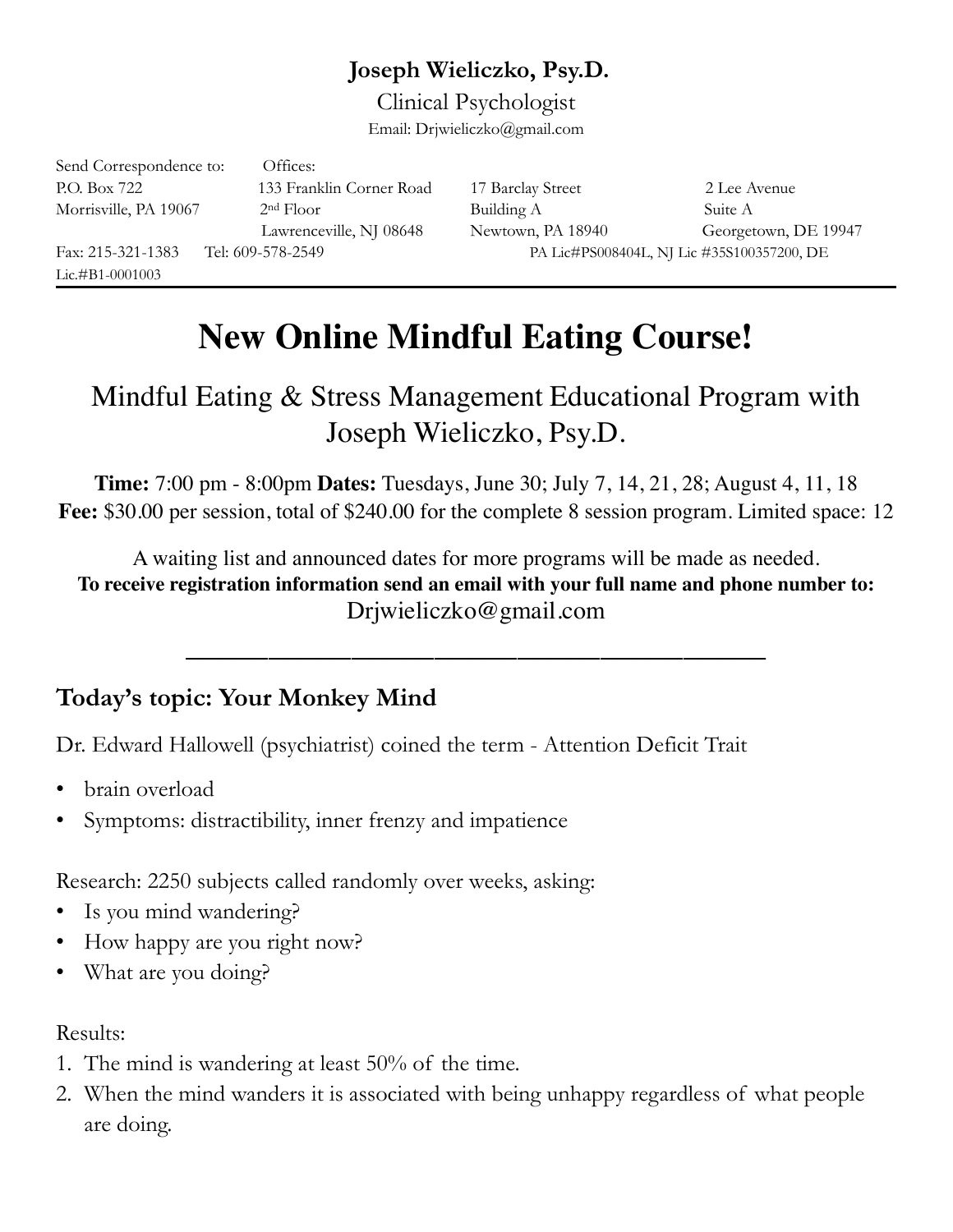3. Whether the mind is present or wondering is a better predictor of happiness than what people are doing. The monkey mind makes us unhappy.

Over 500 years ago: Da Vinci describe the average person as someone who "looks without seeing, listens without hearing, touches without feeling, eats without tasting, moves without awareness of odor or fragrance, and talks without thinking."

What drives the Monkey Mind?

1. **Stress** - Stress is our unwillingness to accept the present moment Forms: thoughts, feelings, mood, health issues, social issues, political issues, weather, etc.

50 mini-stress reactions per day 70-80% of office visits

2. **Default network**: the mind is naturally unsettled, wandering when not on a task Ex. start of sleep, at a red light, waiting in the doctor's office It is not your fault - not unique to you.

3. **Emotions** - unaccepted and intolerable emotional states-Try to get away from it: eating, drinking, depression, anxiety, arguing etc. People with eating difficulties are known to have more difficulties managing emotions.

4. **Beliefs** ex. "Must get everything done." "I shouldn't feel this way." "Why does this keep happening to me."

Beliefs are rigid, create more stress and demands on us.

**5. Thoughts: 50 to 70,000 thoughts a day, 98% of these thoughts are false!**  Thoughts are not facts - we react as if they are facts

6. **Amygdala** the alarm bell, creates false sense of threat. Mind scrambles to solve the problem - eliminate the threat

7. **Running narrative** - the story of what is happening Like a commentator for a movie Did you ever talk over a disagreement (in your thoughts) with someone and you are all alone? - driving, in the shower?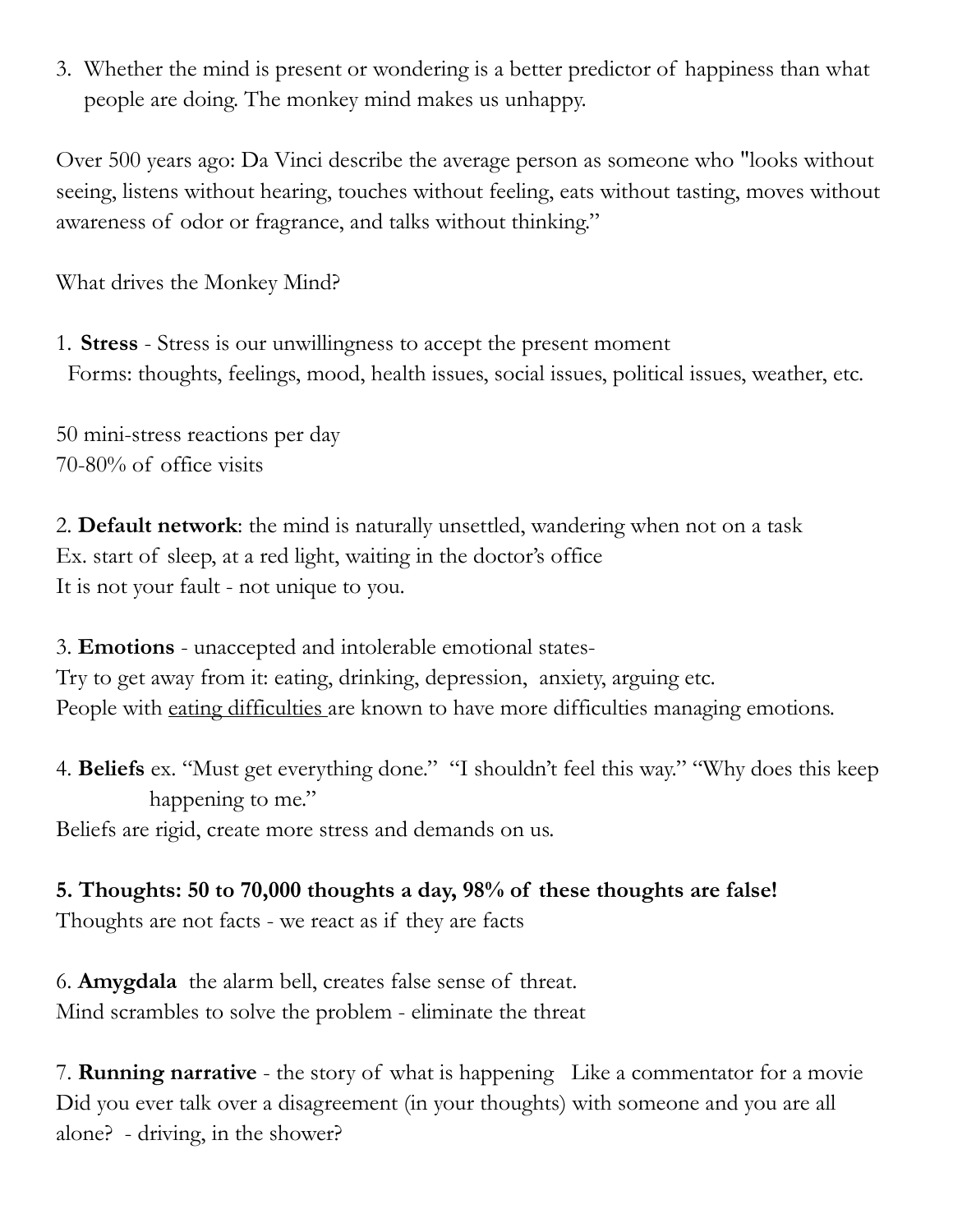#### How does this effect your relationship to food?

200 - 300 food related decisions a day.

Factors which influence eating related decisions:

- The more colors on a plate, the more you eat
- The more people at the table, the more you eat
- Your mood
- Time of day
- Your thoughts, feelings & stress level
- The weather, time of the day & day of the week
- Who we are with
- Where you are (at home, in a restaurant)
- The occasion (a birthday, Thanksgiving, Tuesday, New Years Day etc.)
- Look of food
- The mood at the table

#### **Triggers to overeat of those seeking bariatric surgery:**

eating with friends, socializing, being tired, bored, the taste of food, smell of food, cravings, being angry, stressed, well cooked food, feeling happy, depressed/upset, feeling anxious, being alone, celebrations, business functions etc.

#### **We are distracted by endless forces.**

### **Notice none of these factors having anything to do with whether or not you should eat.**

#### **The problem: We are not embodied**

What is your relationship to your monkey mind? Is your relationship ruled by annoyance, feeling defeated, energized, frustrated, depressed?

The solution:

#### Attention is required for: **self-regulation and self-control**

We are better able to make food related decisions if attentive and aware.

Mindfulness means to pay attention, on purpose in the present moment, non-judgmental.